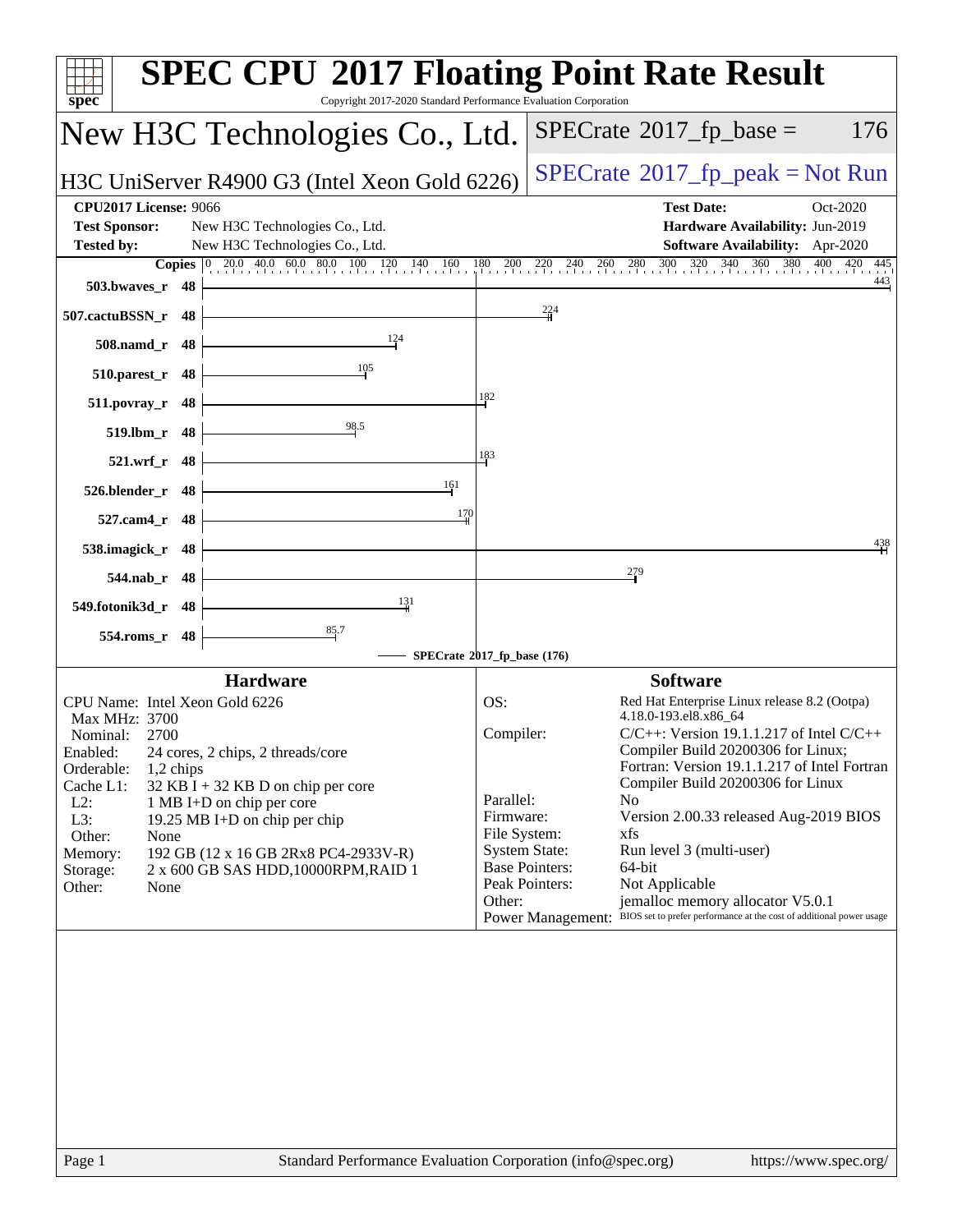| Spec                                                                                                                                                                                                                                                                                                                          |               |                                |                |                |       |                       |       | <b>SPEC CPU®2017 Floating Point Rate Result</b><br>Copyright 2017-2020 Standard Performance Evaluation Corporation |                |                   |                                 |              |                |              |
|-------------------------------------------------------------------------------------------------------------------------------------------------------------------------------------------------------------------------------------------------------------------------------------------------------------------------------|---------------|--------------------------------|----------------|----------------|-------|-----------------------|-------|--------------------------------------------------------------------------------------------------------------------|----------------|-------------------|---------------------------------|--------------|----------------|--------------|
| New H3C Technologies Co., Ltd.                                                                                                                                                                                                                                                                                                |               |                                |                |                |       |                       |       | $SPECTate@2017_fp\_base =$                                                                                         |                |                   |                                 |              |                | 176          |
| H3C UniServer R4900 G3 (Intel Xeon Gold 6226)                                                                                                                                                                                                                                                                                 |               |                                |                |                |       |                       |       | $SPECrate^{\circ}2017$ _fp_peak = Not Run                                                                          |                |                   |                                 |              |                |              |
| <b>CPU2017 License: 9066</b>                                                                                                                                                                                                                                                                                                  |               |                                |                |                |       |                       |       |                                                                                                                    |                | <b>Test Date:</b> |                                 |              | $Oct-2020$     |              |
| <b>Test Sponsor:</b>                                                                                                                                                                                                                                                                                                          |               | New H3C Technologies Co., Ltd. |                |                |       |                       |       |                                                                                                                    |                |                   | Hardware Availability: Jun-2019 |              |                |              |
| <b>Tested by:</b>                                                                                                                                                                                                                                                                                                             |               | New H3C Technologies Co., Ltd. |                |                |       |                       |       |                                                                                                                    |                |                   | Software Availability: Apr-2020 |              |                |              |
|                                                                                                                                                                                                                                                                                                                               |               |                                |                |                |       | <b>Results Table</b>  |       |                                                                                                                    |                |                   |                                 |              |                |              |
|                                                                                                                                                                                                                                                                                                                               |               |                                |                | <b>Base</b>    |       |                       |       |                                                                                                                    |                |                   | <b>Peak</b>                     |              |                |              |
| <b>Benchmark</b>                                                                                                                                                                                                                                                                                                              | <b>Copies</b> | <b>Seconds</b>                 | Ratio          | <b>Seconds</b> | Ratio | <b>Seconds</b>        | Ratio | <b>Copies</b>                                                                                                      | <b>Seconds</b> | <b>Ratio</b>      | <b>Seconds</b>                  | <b>Ratio</b> | <b>Seconds</b> | <b>Ratio</b> |
| 503.bwaves r                                                                                                                                                                                                                                                                                                                  | 48            | 1086                           | 443            | 1086           | 443   | 1086                  | 443   |                                                                                                                    |                |                   |                                 |              |                |              |
| 507.cactuBSSN_r                                                                                                                                                                                                                                                                                                               | 48            | 270                            | 225            | 273            | 223   | 271                   | 224   |                                                                                                                    |                |                   |                                 |              |                |              |
| 508.namd r                                                                                                                                                                                                                                                                                                                    | 48            | 367                            | 124            | 367            | 124   | 366                   | 125   |                                                                                                                    |                |                   |                                 |              |                |              |
| 510.parest_r                                                                                                                                                                                                                                                                                                                  | 48            | 1194                           | 105            | 1200           | 105   | 1195                  | 105   |                                                                                                                    |                |                   |                                 |              |                |              |
| 511.povray_r                                                                                                                                                                                                                                                                                                                  | 48            | 615                            | 182            | 615            | 182   | 614                   | 183   |                                                                                                                    |                |                   |                                 |              |                |              |
| 519.lbm r                                                                                                                                                                                                                                                                                                                     | 48            | 513                            | 98.6           | 514            | 98.5  | 515                   | 98.2  |                                                                                                                    |                |                   |                                 |              |                |              |
| $521.wrf_r$                                                                                                                                                                                                                                                                                                                   | 48            | 587                            | 183            | 587            | 183   | 588                   | 183   |                                                                                                                    |                |                   |                                 |              |                |              |
| 526.blender_r                                                                                                                                                                                                                                                                                                                 | 48            | 455                            | 161            | 455            | 161   | 456                   | 160   |                                                                                                                    |                |                   |                                 |              |                |              |
| 527.cam4 r                                                                                                                                                                                                                                                                                                                    | 48            | 495                            | 170            | 494            | 170   | 489                   | 172   |                                                                                                                    |                |                   |                                 |              |                |              |
| 538.imagick_r                                                                                                                                                                                                                                                                                                                 | 48            | 273                            | 437            | 272            | 438   | 271                   | 441   |                                                                                                                    |                |                   |                                 |              |                |              |
| 544.nab r                                                                                                                                                                                                                                                                                                                     | 48            | 290                            | 278            | 289            | 279   | 289                   | 279   |                                                                                                                    |                |                   |                                 |              |                |              |
| 549.fotonik3d_r                                                                                                                                                                                                                                                                                                               | 48            | 1412                           | 133            | 1424           | 131   | 1425                  | 131   |                                                                                                                    |                |                   |                                 |              |                |              |
| $554$ .roms_r                                                                                                                                                                                                                                                                                                                 | 48            | 890                            | 85.7           | 890            | 85.7  | 890                   | 85.7  |                                                                                                                    |                |                   |                                 |              |                |              |
| $SPECrate^*2017_fp\_base =$                                                                                                                                                                                                                                                                                                   |               |                                | 176            |                |       |                       |       |                                                                                                                    |                |                   |                                 |              |                |              |
| $SPECrate^{\circ}2017_fp\_peak =$                                                                                                                                                                                                                                                                                             |               |                                | <b>Not Run</b> |                |       |                       |       |                                                                                                                    |                |                   |                                 |              |                |              |
|                                                                                                                                                                                                                                                                                                                               |               |                                |                |                |       |                       |       | Results appear in the order in which they were run. Bold underlined text indicates a median measurement.           |                |                   |                                 |              |                |              |
|                                                                                                                                                                                                                                                                                                                               |               |                                |                |                |       | <b>Compiler Notes</b> |       |                                                                                                                    |                |                   |                                 |              |                |              |
| The inconsistent Compiler version information under Compiler Version section is due to a discrepancy in Intel Compiler.<br>The correct version of C/C++ compiler is: Version 19.1.1.217 Build 20200306 Compiler for Linux<br>The correct version of Fortran compiler is: Version 19.1.1.217 Build 20200306 Compiler for Linux |               |                                |                |                |       |                       |       |                                                                                                                    |                |                   |                                 |              |                |              |

#### **[Submit Notes](http://www.spec.org/auto/cpu2017/Docs/result-fields.html#SubmitNotes)**

 The numactl mechanism was used to bind copies to processors. The config file option 'submit' was used to generate numactl commands to bind each copy to a specific processor. For details, please see the config file.

#### **[Operating System Notes](http://www.spec.org/auto/cpu2017/Docs/result-fields.html#OperatingSystemNotes)**

Stack size set to unlimited using "ulimit -s unlimited"

#### **[Environment Variables Notes](http://www.spec.org/auto/cpu2017/Docs/result-fields.html#EnvironmentVariablesNotes)**

Environment variables set by runcpu before the start of the run: LD\_LIBRARY\_PATH = "/home/speccpu/lib/intel64:/home/speccpu/je5.0.1-64" MALLOC\_CONF = "retain:true"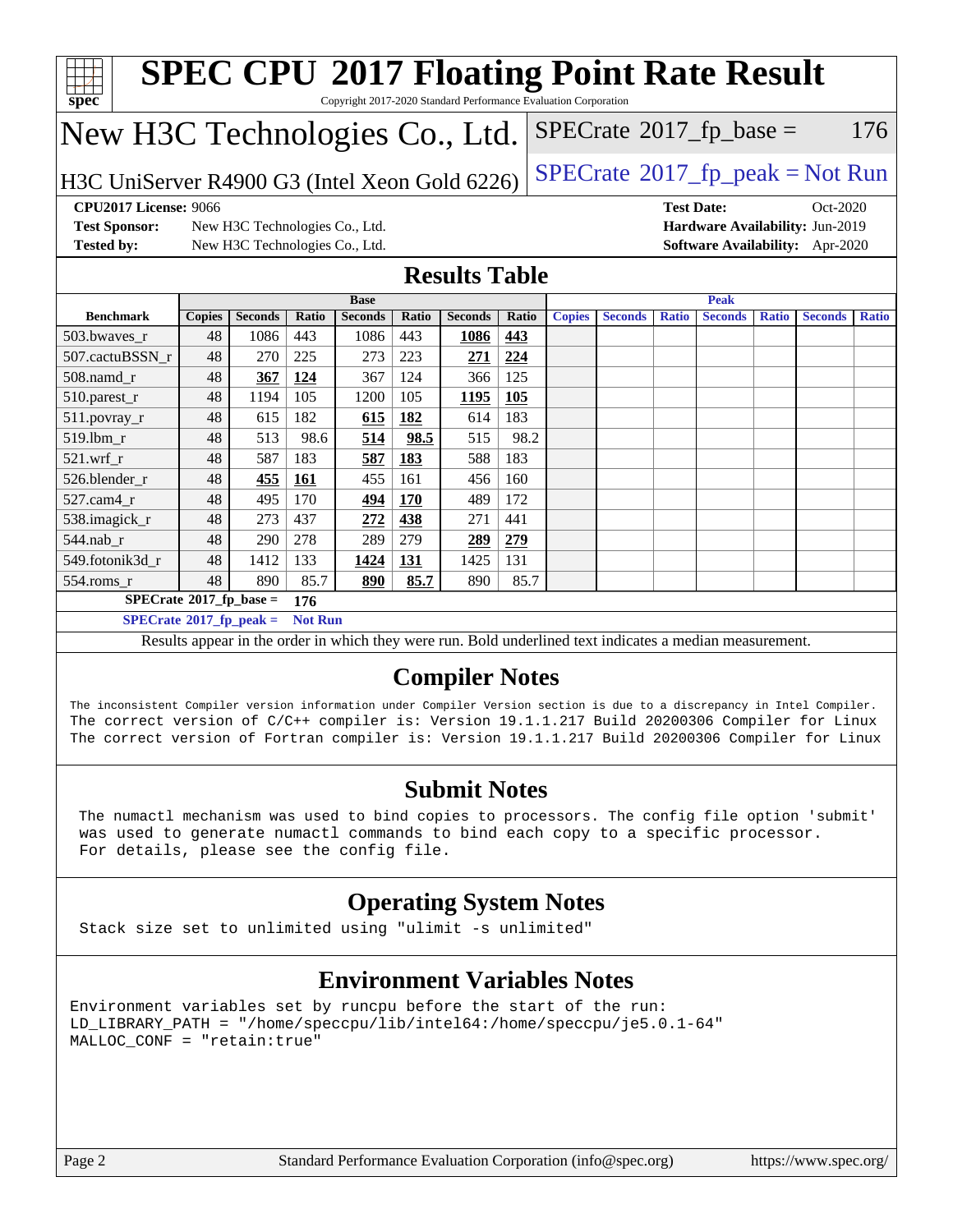| <b>SPEC CPU®2017 Floating Point Rate Result</b><br>Copyright 2017-2020 Standard Performance Evaluation Corporation<br>$spec^*$                                                                                                                                                                                                                                                                                                                                                                                                                                                                                                                                                                                                                                                                                                                                                                                                                                                                                                                                                                      |                                                                                                     |
|-----------------------------------------------------------------------------------------------------------------------------------------------------------------------------------------------------------------------------------------------------------------------------------------------------------------------------------------------------------------------------------------------------------------------------------------------------------------------------------------------------------------------------------------------------------------------------------------------------------------------------------------------------------------------------------------------------------------------------------------------------------------------------------------------------------------------------------------------------------------------------------------------------------------------------------------------------------------------------------------------------------------------------------------------------------------------------------------------------|-----------------------------------------------------------------------------------------------------|
| New H3C Technologies Co., Ltd.                                                                                                                                                                                                                                                                                                                                                                                                                                                                                                                                                                                                                                                                                                                                                                                                                                                                                                                                                                                                                                                                      | $SPECrate^{\circ}2017$ fp base =<br>176                                                             |
| H3C UniServer R4900 G3 (Intel Xeon Gold 6226)                                                                                                                                                                                                                                                                                                                                                                                                                                                                                                                                                                                                                                                                                                                                                                                                                                                                                                                                                                                                                                                       | $SPECrate^{\circ}2017$ [p_peak = Not Run                                                            |
| <b>CPU2017 License: 9066</b><br><b>Test Sponsor:</b><br>New H3C Technologies Co., Ltd.<br><b>Tested by:</b><br>New H3C Technologies Co., Ltd.                                                                                                                                                                                                                                                                                                                                                                                                                                                                                                                                                                                                                                                                                                                                                                                                                                                                                                                                                       | <b>Test Date:</b><br>Oct-2020<br>Hardware Availability: Jun-2019<br>Software Availability: Apr-2020 |
| <b>General Notes</b>                                                                                                                                                                                                                                                                                                                                                                                                                                                                                                                                                                                                                                                                                                                                                                                                                                                                                                                                                                                                                                                                                |                                                                                                     |
| Binaries compiled on a system with 1x Intel Core i9-7980XE CPU + 64GB RAM<br>memory using Redhat Enterprise Linux 8.0<br>NA: The test sponsor attests, as of date of publication, that CVE-2017-5754 (Meltdown)<br>is mitigated in the system as tested and documented.<br>Yes: The test sponsor attests, as of date of publication, that CVE-2017-5753 (Spectre variant 1)<br>is mitigated in the system as tested and documented.<br>Yes: The test sponsor attests, as of date of publication, that CVE-2017-5715 (Spectre variant 2)<br>is mitigated in the system as tested and documented.<br>Transparent Huge Pages enabled by default<br>Prior to runcpu invocation<br>Filesystem page cache synced and cleared with:<br>/proc/sys/vm/drop_caches<br>sync; echo 3><br>runcpu command invoked through numactl i.e.:<br>numactl --interleave=all runcpu <etc><br/>jemalloc, a general purpose malloc implementation<br/>built with the RedHat Enterprise 7.5, and the system compiler gcc 4.8.5<br/>sources available from jemalloc.net or https://github.com/jemalloc/jemalloc/releases</etc> |                                                                                                     |
| <b>Platform Notes</b><br>BIOS settings:<br>Set SNC to Enabled<br>Set IMC Interleaving to 1-way Interleave<br>Set Patrol Scrub to Disabled                                                                                                                                                                                                                                                                                                                                                                                                                                                                                                                                                                                                                                                                                                                                                                                                                                                                                                                                                           |                                                                                                     |
| Sysinfo program /home/speccpu/bin/sysinfo<br>Rev: r6365 of 2019-08-21 295195f888a3d7edble6e46a485a0011<br>running on localhost.localdomain Tue Oct 27 00:21:06 2020                                                                                                                                                                                                                                                                                                                                                                                                                                                                                                                                                                                                                                                                                                                                                                                                                                                                                                                                 |                                                                                                     |
| SUT (System Under Test) info as seen by some common utilities.<br>For more information on this section, see<br>https://www.spec.org/cpu2017/Docs/config.html#sysinfo                                                                                                                                                                                                                                                                                                                                                                                                                                                                                                                                                                                                                                                                                                                                                                                                                                                                                                                                |                                                                                                     |
| From /proc/cpuinfo<br>model name : Intel(R) Xeon(R) Gold 6226 CPU @ 2.70GHz<br>"physical id"s (chips)<br>2<br>48 "processors"<br>cores, siblings (Caution: counting these is hw and system dependent. The following<br>excerpts from /proc/cpuinfo might not be reliable. Use with caution.)<br>cpu cores : 12<br>siblings : 24<br>physical 0: cores 1 2 3 4 5 8 9 10 11 12 13 14<br>physical 1: cores 0 2 3 4 5 6 8 9 10 11 13 14                                                                                                                                                                                                                                                                                                                                                                                                                                                                                                                                                                                                                                                                  |                                                                                                     |
| From 1scpu:<br>Architecture:<br>x86_64                                                                                                                                                                                                                                                                                                                                                                                                                                                                                                                                                                                                                                                                                                                                                                                                                                                                                                                                                                                                                                                              |                                                                                                     |
| (Continued on next page)                                                                                                                                                                                                                                                                                                                                                                                                                                                                                                                                                                                                                                                                                                                                                                                                                                                                                                                                                                                                                                                                            |                                                                                                     |
| Standard Performance Evaluation Corporation (info@spec.org)<br>Page 3                                                                                                                                                                                                                                                                                                                                                                                                                                                                                                                                                                                                                                                                                                                                                                                                                                                                                                                                                                                                                               | https://www.spec.org/                                                                               |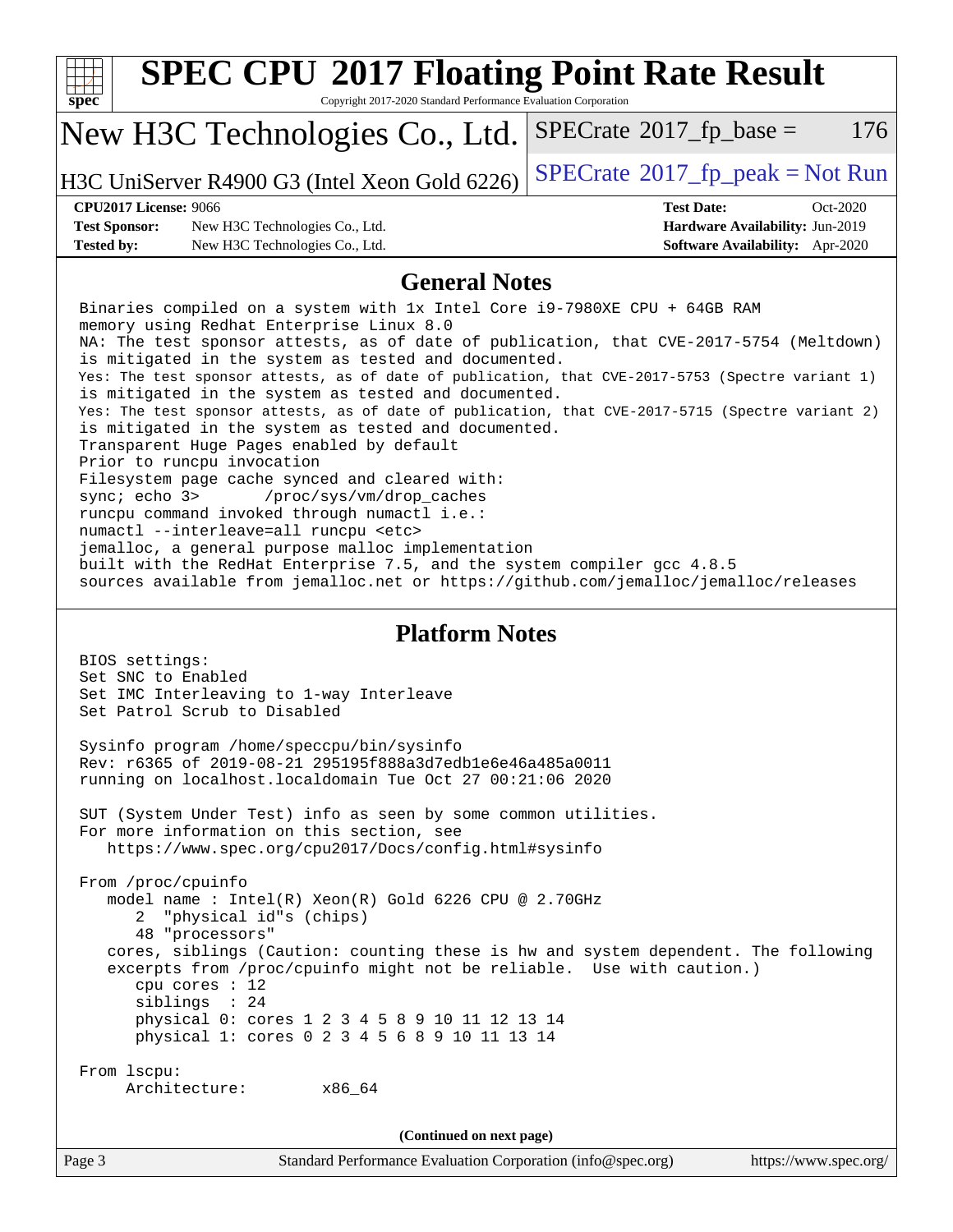

Copyright 2017-2020 Standard Performance Evaluation Corporation

## New H3C Technologies Co., Ltd.

H3C UniServer R4900 G3 (Intel Xeon Gold 6226) [SPECrate](http://www.spec.org/auto/cpu2017/Docs/result-fields.html#SPECrate2017fppeak)®[2017\\_fp\\_peak = N](http://www.spec.org/auto/cpu2017/Docs/result-fields.html#SPECrate2017fppeak)ot Run

 $SPECTate@2017_fp\_base = 176$ 

**[Test Sponsor:](http://www.spec.org/auto/cpu2017/Docs/result-fields.html#TestSponsor)** New H3C Technologies Co., Ltd. **[Hardware Availability:](http://www.spec.org/auto/cpu2017/Docs/result-fields.html#HardwareAvailability)** Jun-2019 **[Tested by:](http://www.spec.org/auto/cpu2017/Docs/result-fields.html#Testedby)** New H3C Technologies Co., Ltd. **[Software Availability:](http://www.spec.org/auto/cpu2017/Docs/result-fields.html#SoftwareAvailability)** Apr-2020

**[CPU2017 License:](http://www.spec.org/auto/cpu2017/Docs/result-fields.html#CPU2017License)** 9066 **[Test Date:](http://www.spec.org/auto/cpu2017/Docs/result-fields.html#TestDate)** Oct-2020

#### **[Platform Notes \(Continued\)](http://www.spec.org/auto/cpu2017/Docs/result-fields.html#PlatformNotes)**

| $CPU$ op-mode( $s$ ):<br>Byte Order:<br>CPU(s):<br>On-line CPU(s) list: $0-47$<br>Thread(s) per core:<br>Core(s) per socket:<br>Socket(s):<br>NUMA $node(s):$<br>Vendor ID:<br>CPU family:<br>Model:<br>Model name:<br>Stepping:<br>CPU MHz:<br>CPU max MHz:<br>CPU min MHz:<br>BogoMIPS: | $32$ -bit, $64$ -bit<br>Little Endian<br>48<br>2<br>12<br>$\overline{a}$<br>4<br>GenuineIntel<br>6<br>85<br>$Intel(R)$ Xeon $(R)$ Gold 6226 CPU @ 2.70GHz<br>7<br>3515.012<br>3700.0000<br>1200.0000<br>5400.00                                                                                                                                                                                                                                                                                                                                                                                                                                                                                                                                                                                                                                                                                                                           |
|-------------------------------------------------------------------------------------------------------------------------------------------------------------------------------------------------------------------------------------------------------------------------------------------|-------------------------------------------------------------------------------------------------------------------------------------------------------------------------------------------------------------------------------------------------------------------------------------------------------------------------------------------------------------------------------------------------------------------------------------------------------------------------------------------------------------------------------------------------------------------------------------------------------------------------------------------------------------------------------------------------------------------------------------------------------------------------------------------------------------------------------------------------------------------------------------------------------------------------------------------|
| Virtualization:                                                                                                                                                                                                                                                                           | $VT - x$                                                                                                                                                                                                                                                                                                                                                                                                                                                                                                                                                                                                                                                                                                                                                                                                                                                                                                                                  |
| L1d cache:                                                                                                                                                                                                                                                                                | 32K                                                                                                                                                                                                                                                                                                                                                                                                                                                                                                                                                                                                                                                                                                                                                                                                                                                                                                                                       |
| Lli cache:                                                                                                                                                                                                                                                                                | 32K                                                                                                                                                                                                                                                                                                                                                                                                                                                                                                                                                                                                                                                                                                                                                                                                                                                                                                                                       |
| L2 cache:                                                                                                                                                                                                                                                                                 | 1024K                                                                                                                                                                                                                                                                                                                                                                                                                                                                                                                                                                                                                                                                                                                                                                                                                                                                                                                                     |
| L3 cache:                                                                                                                                                                                                                                                                                 | 19712K                                                                                                                                                                                                                                                                                                                                                                                                                                                                                                                                                                                                                                                                                                                                                                                                                                                                                                                                    |
| NUMA node0 CPU(s):<br>NUMA $node1$ $CPU(s):$                                                                                                                                                                                                                                              | $0-2, 5-7, 24-26, 29-31$<br>$3, 4, 8 - 11, 27, 28, 32 - 35$                                                                                                                                                                                                                                                                                                                                                                                                                                                                                                                                                                                                                                                                                                                                                                                                                                                                               |
| NUMA $node2$ $CPU(s):$                                                                                                                                                                                                                                                                    | 12-14, 18-20, 36-38, 42-44                                                                                                                                                                                                                                                                                                                                                                                                                                                                                                                                                                                                                                                                                                                                                                                                                                                                                                                |
| NUMA node3 CPU(s):                                                                                                                                                                                                                                                                        | $15 - 17, 21 - 23, 39 - 41, 45 - 47$                                                                                                                                                                                                                                                                                                                                                                                                                                                                                                                                                                                                                                                                                                                                                                                                                                                                                                      |
| Flagg:<br>arch_capabilities                                                                                                                                                                                                                                                               | fpu vme de pse tsc msr pae mce cx8 apic sep mtrr pge mca cmov<br>pat pse36 clflush dts acpi mmx fxsr sse sse2 ss ht tm pbe syscall nx pdpelgb rdtscp<br>lm constant_tsc art arch_perfmon pebs bts rep_good nopl xtopology nonstop_tsc cpuid<br>aperfmperf pni pclmulqdq dtes64 monitor ds_cpl vmx smx est tm2 ssse3 sdbg fma cx16<br>xtpr pdcm pcid dca sse4_1 sse4_2 x2apic movbe popcnt tsc_deadline_timer aes xsave<br>avx f16c rdrand lahf_lm abm 3dnowprefetch cpuid_fault epb cat_13 cdp_13<br>invpcid_single intel_ppin ssbd mba ibrs ibpb stibp ibrs_enhanced tpr_shadow vnmi<br>flexpriority ept vpid fsgsbase tsc_adjust bmil hle avx2 smep bmi2 erms invpcid rtm<br>cqm mpx rdt_a avx512f avx512dq rdseed adx smap clflushopt clwb intel_pt avx512cd<br>avx512bw avx512vl xsaveopt xsavec xgetbvl xsaves cqm_llc cqm_occup_llc cqm_mbm_total<br>cqm_mbm_local dtherm ida arat pln pts pku ospke avx512_vnni md_clear flush_11d |
| /proc/cpuinfo cache data<br>cache size : 19712 KB                                                                                                                                                                                                                                         |                                                                                                                                                                                                                                                                                                                                                                                                                                                                                                                                                                                                                                                                                                                                                                                                                                                                                                                                           |
| physical chip.<br>$available: 4 nodes (0-3)$<br>node 0 cpus: 0 1 2 5 6 7 24 25 26 29 30 31<br>node 0 size: 46693 MB                                                                                                                                                                       | From numactl --hardware WARNING: a numactl 'node' might or might not correspond to a                                                                                                                                                                                                                                                                                                                                                                                                                                                                                                                                                                                                                                                                                                                                                                                                                                                      |
|                                                                                                                                                                                                                                                                                           | (Continued on next page)                                                                                                                                                                                                                                                                                                                                                                                                                                                                                                                                                                                                                                                                                                                                                                                                                                                                                                                  |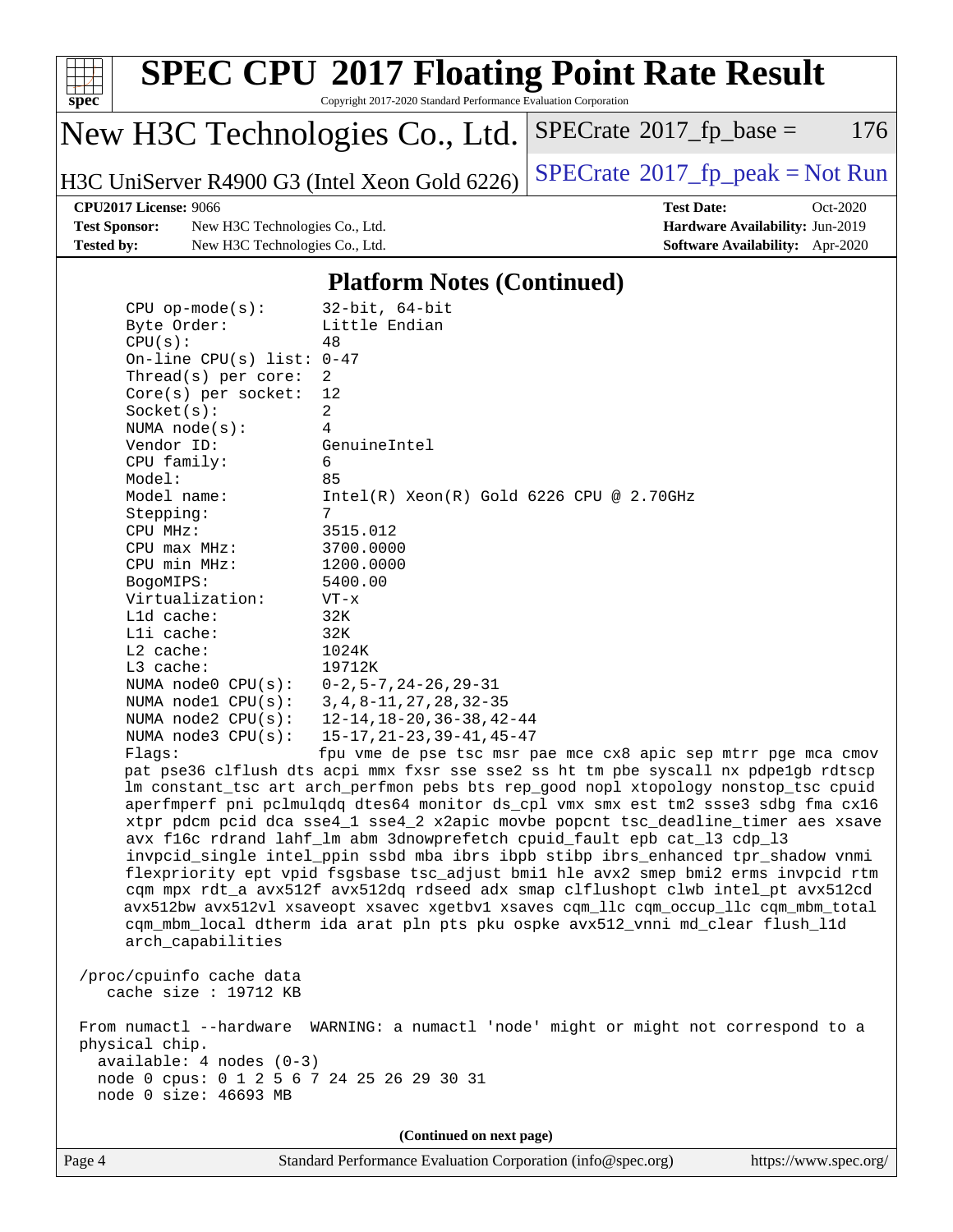| <b>SPEC CPU®2017 Floating Point Rate Result</b><br>spec<br>Copyright 2017-2020 Standard Performance Evaluation Corporation                                                                                                                                                                                                                                                                                                                                                                                                                                                                   |                                                                                                     |
|----------------------------------------------------------------------------------------------------------------------------------------------------------------------------------------------------------------------------------------------------------------------------------------------------------------------------------------------------------------------------------------------------------------------------------------------------------------------------------------------------------------------------------------------------------------------------------------------|-----------------------------------------------------------------------------------------------------|
| New H3C Technologies Co., Ltd.                                                                                                                                                                                                                                                                                                                                                                                                                                                                                                                                                               | 176<br>$SPECrate^{\circ}2017$ _fp_base =                                                            |
| H3C UniServer R4900 G3 (Intel Xeon Gold 6226)                                                                                                                                                                                                                                                                                                                                                                                                                                                                                                                                                | $SPECrate^{\circ}2017$ _fp_peak = Not Run                                                           |
| <b>CPU2017 License: 9066</b><br><b>Test Sponsor:</b><br>New H3C Technologies Co., Ltd.<br><b>Tested by:</b><br>New H3C Technologies Co., Ltd.                                                                                                                                                                                                                                                                                                                                                                                                                                                | <b>Test Date:</b><br>Oct-2020<br>Hardware Availability: Jun-2019<br>Software Availability: Apr-2020 |
| <b>Platform Notes (Continued)</b>                                                                                                                                                                                                                                                                                                                                                                                                                                                                                                                                                            |                                                                                                     |
| node 0 free: 40731 MB<br>node 1 cpus: 3 4 8 9 10 11 27 28 32 33 34 35<br>node 1 size: 48353 MB<br>node 1 free: 45127 MB<br>node 2 cpus: 12 13 14 18 19 20 36 37 38 42 43 44<br>node 2 size: 48381 MB<br>node 2 free: 45755 MB<br>node 3 cpus: 15 16 17 21 22 23 39 40 41 45 46 47<br>node 3 size: 48380 MB<br>node 3 free: 45703 MB<br>node distances:<br>node<br>$\overline{1}$<br>2<br>3<br>$\overline{0}$<br>21 21<br>0:<br>10 11<br>1:<br>11 10 21 21<br>2:<br>21  21<br>10 11<br>3:<br>21<br>21<br>11<br>10<br>From /proc/meminfo<br>MemTotal:<br>196412252 kB<br>HugePages_Total:<br>0 |                                                                                                     |
| Hugepagesize:<br>2048 kB<br>From /etc/*release* /etc/*version*<br>os-release:<br>NAME="Red Hat Enterprise Linux"<br>VERSION="8.2 (Ootpa)"<br>ID="rhel"<br>ID LIKE="fedora"<br>VERSION_ID="8.2"<br>PLATFORM_ID="platform:el8"<br>PRETTY_NAME="Red Hat Enterprise Linux 8.2 (Ootpa)"<br>ANSI COLOR="0;31"<br>redhat-release: Red Hat Enterprise Linux release 8.2 (Ootpa)<br>system-release: Red Hat Enterprise Linux release 8.2 (Ootpa)<br>system-release-cpe: cpe:/o:redhat:enterprise_linux:8.2:ga                                                                                         |                                                                                                     |
| $uname -a$ :<br>Linux localhost.localdomain 4.18.0-193.el8.x86_64 #1 SMP Fri Mar 27 14:35:58 UTC 2020<br>x86_64 x86_64 x86_64 GNU/Linux                                                                                                                                                                                                                                                                                                                                                                                                                                                      |                                                                                                     |
| Kernel self-reported vulnerability status:                                                                                                                                                                                                                                                                                                                                                                                                                                                                                                                                                   |                                                                                                     |
| itlb_multihit:<br>$CVE-2018-3620$ (L1 Terminal Fault):<br>Microarchitectural Data Sampling:<br>CVE-2017-5754 (Meltdown):<br>CVE-2018-3639 (Speculative Store Bypass): Mitigation: Speculative Store Bypass disabled                                                                                                                                                                                                                                                                                                                                                                          | KVM: Mitigation: Split huge pages<br>Not affected<br>Not affected<br>Not affected                   |
| (Continued on next page)                                                                                                                                                                                                                                                                                                                                                                                                                                                                                                                                                                     |                                                                                                     |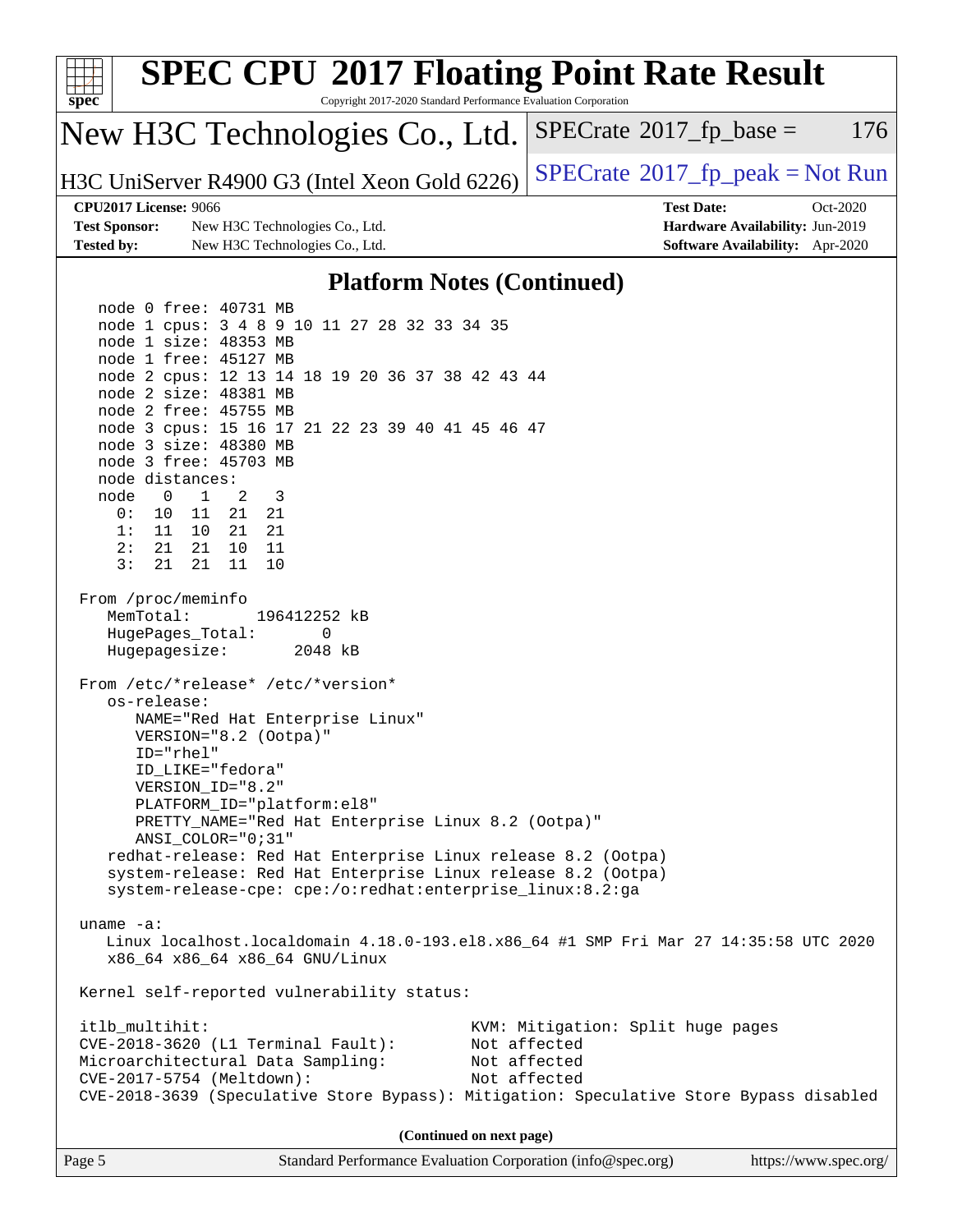| <b>SPEC CPU®2017 Floating Point Rate Result</b><br>Copyright 2017-2020 Standard Performance Evaluation Corporation<br>spec <sup>®</sup>                                                                                                                                                                                                                                                                                                                                                                                                                                                                                                                                                                                                                                                                                                                                                                                 |                                                                                                                                                                                                                      |
|-------------------------------------------------------------------------------------------------------------------------------------------------------------------------------------------------------------------------------------------------------------------------------------------------------------------------------------------------------------------------------------------------------------------------------------------------------------------------------------------------------------------------------------------------------------------------------------------------------------------------------------------------------------------------------------------------------------------------------------------------------------------------------------------------------------------------------------------------------------------------------------------------------------------------|----------------------------------------------------------------------------------------------------------------------------------------------------------------------------------------------------------------------|
| New H3C Technologies Co., Ltd.                                                                                                                                                                                                                                                                                                                                                                                                                                                                                                                                                                                                                                                                                                                                                                                                                                                                                          | $SPECrate^{\circ}2017$ fp base =<br>176                                                                                                                                                                              |
| H3C UniServer R4900 G3 (Intel Xeon Gold 6226)                                                                                                                                                                                                                                                                                                                                                                                                                                                                                                                                                                                                                                                                                                                                                                                                                                                                           | $SPECrate^{\circ}2017$ _fp_peak = Not Run                                                                                                                                                                            |
| <b>CPU2017 License: 9066</b><br><b>Test Sponsor:</b><br>New H3C Technologies Co., Ltd.<br><b>Tested by:</b><br>New H3C Technologies Co., Ltd.                                                                                                                                                                                                                                                                                                                                                                                                                                                                                                                                                                                                                                                                                                                                                                           | <b>Test Date:</b><br>$Oct-2020$<br>Hardware Availability: Jun-2019<br>Software Availability: Apr-2020                                                                                                                |
| <b>Platform Notes (Continued)</b>                                                                                                                                                                                                                                                                                                                                                                                                                                                                                                                                                                                                                                                                                                                                                                                                                                                                                       |                                                                                                                                                                                                                      |
| $CVE-2017-5753$ (Spectre variant 1):<br>CVE-2017-5715 (Spectre variant 2):<br>RSB filling<br>tsx_async_abort:<br>run-level 3 Oct 26 20:28<br>SPEC is set to: /home/speccpu<br>Filesystem<br>Size Used Avail Use% Mounted on<br>Type<br>/dev/mapper/rhel-home xfs<br>503G<br>54G<br>From /sys/devices/virtual/dmi/id<br>BIOS:<br>American Megatrends Inc. 2.00.33 08/22/2019<br>Vendor:<br>H3C<br>Product: RS33M2C9S<br>Product Family: Rack<br>Additional information from dmidecode follows. WARNING: Use caution when you interpret<br>this section. The 'dmidecode' program reads system data which is "intended to allow<br>hardware to be accurately determined", but the intent may not be met, as there are<br>frequent changes to hardware, firmware, and the "DMTF SMBIOS" standard.<br>Memory:<br>12x NO DIMM NO DIMM<br>12x Samsung M393A2K43CB2-CVF 16 GB 2 rank 2933<br>(End of data from sysinfo program) | via prctl and seccomp<br>Mitigation: usercopy/swapgs barriers and __user<br>pointer sanitization<br>Mitigation: Enhanced IBRS, IBPB: conditional,<br>Mitigation: Clear CPU buffers; SMT vulnerable<br>449G 11% /home |
| <b>Compiler Version Notes</b>                                                                                                                                                                                                                                                                                                                                                                                                                                                                                                                                                                                                                                                                                                                                                                                                                                                                                           |                                                                                                                                                                                                                      |
| 519.1bm_r(base) 538.imagick_r(base) 544.nab_r(base)<br>С                                                                                                                                                                                                                                                                                                                                                                                                                                                                                                                                                                                                                                                                                                                                                                                                                                                                |                                                                                                                                                                                                                      |
| Intel(R) C Compiler for applications running on Intel(R) 64, Version 2021.1<br>NextGen Build 20200304<br>Copyright (C) 1985-2020 Intel Corporation. All rights reserved.                                                                                                                                                                                                                                                                                                                                                                                                                                                                                                                                                                                                                                                                                                                                                |                                                                                                                                                                                                                      |
| $\vert$ 508.namd_r(base) 510.parest_r(base)<br>$C++$<br>----------------------<br>Intel(R) C++ Compiler for applications running on Intel(R) 64, Version 2021.1<br>NextGen Build 20200304<br>Copyright (C) 1985-2020 Intel Corporation. All rights reserved.                                                                                                                                                                                                                                                                                                                                                                                                                                                                                                                                                                                                                                                            |                                                                                                                                                                                                                      |
| (Continued on next page)                                                                                                                                                                                                                                                                                                                                                                                                                                                                                                                                                                                                                                                                                                                                                                                                                                                                                                |                                                                                                                                                                                                                      |
| Page 6<br>Standard Performance Evaluation Corporation (info@spec.org)                                                                                                                                                                                                                                                                                                                                                                                                                                                                                                                                                                                                                                                                                                                                                                                                                                                   | https://www.spec.org/                                                                                                                                                                                                |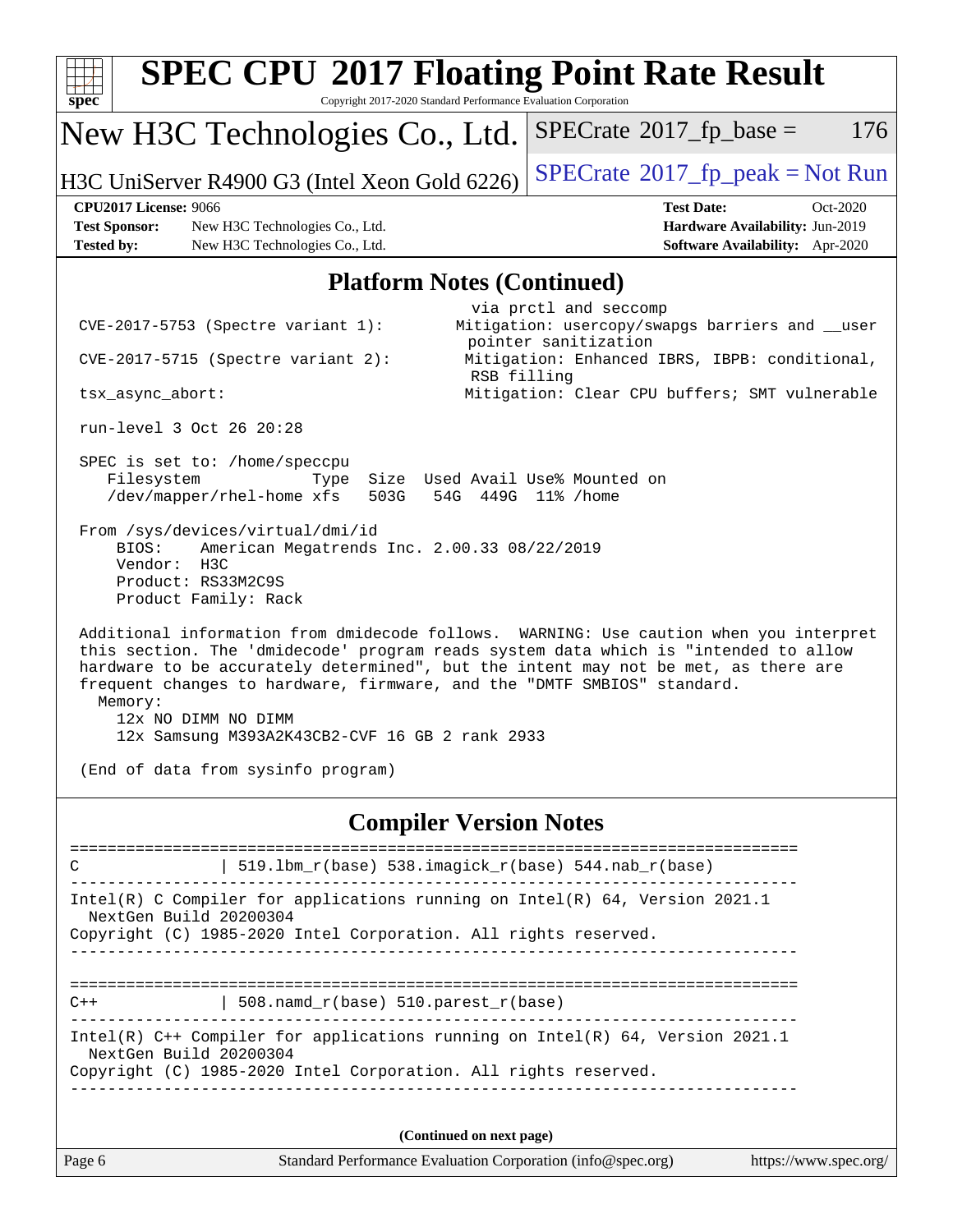| S | Dе | U |  |
|---|----|---|--|

Copyright 2017-2020 Standard Performance Evaluation Corporation

### New H3C Technologies Co., Ltd.

H3C UniServer R4900 G3 (Intel Xeon Gold 6226) [SPECrate](http://www.spec.org/auto/cpu2017/Docs/result-fields.html#SPECrate2017fppeak)®[2017\\_fp\\_peak = N](http://www.spec.org/auto/cpu2017/Docs/result-fields.html#SPECrate2017fppeak)ot Run

 $SPECTate@2017_fp\_base = 176$ 

**[Test Sponsor:](http://www.spec.org/auto/cpu2017/Docs/result-fields.html#TestSponsor)** New H3C Technologies Co., Ltd. **[Hardware Availability:](http://www.spec.org/auto/cpu2017/Docs/result-fields.html#HardwareAvailability)** Jun-2019 **[Tested by:](http://www.spec.org/auto/cpu2017/Docs/result-fields.html#Testedby)** New H3C Technologies Co., Ltd. **[Software Availability:](http://www.spec.org/auto/cpu2017/Docs/result-fields.html#SoftwareAvailability)** Apr-2020

# **[CPU2017 License:](http://www.spec.org/auto/cpu2017/Docs/result-fields.html#CPU2017License)** 9066 **[Test Date:](http://www.spec.org/auto/cpu2017/Docs/result-fields.html#TestDate)** Oct-2020

#### **[Compiler Version Notes \(Continued\)](http://www.spec.org/auto/cpu2017/Docs/result-fields.html#CompilerVersionNotes)**

| ===================                                                                                                                                                                                                                                                                                                                                                                                                                                                                                                                                   |  |
|-------------------------------------------------------------------------------------------------------------------------------------------------------------------------------------------------------------------------------------------------------------------------------------------------------------------------------------------------------------------------------------------------------------------------------------------------------------------------------------------------------------------------------------------------------|--|
| 511.povray_r(base) 526.blender_r(base)<br>$C++$ , $C$                                                                                                                                                                                                                                                                                                                                                                                                                                                                                                 |  |
| Intel(R) $C++$ Compiler for applications running on Intel(R) 64, Version 2021.1<br>NextGen Build 20200304<br>Copyright (C) 1985-2020 Intel Corporation. All rights reserved.<br>Intel(R) C Compiler for applications running on Intel(R) 64, Version 2021.1<br>NextGen Build 20200304<br>Copyright (C) 1985-2020 Intel Corporation. All rights reserved.                                                                                                                                                                                              |  |
| $C++$ , C, Fortran   507.cactuBSSN_r(base)                                                                                                                                                                                                                                                                                                                                                                                                                                                                                                            |  |
| Intel(R) C++ Compiler for applications running on Intel(R) $64$ , Version 2021.1<br>NextGen Build 20200304<br>Copyright (C) 1985-2020 Intel Corporation. All rights reserved.<br>Intel(R) C Compiler for applications running on Intel(R) 64, Version 2021.1<br>NextGen Build 20200304<br>Copyright (C) 1985-2020 Intel Corporation. All rights reserved.<br>$Intel(R)$ Fortran Intel(R) 64 Compiler for applications running on Intel(R)<br>64, Version 19.1.1.217 Build 20200306<br>Copyright (C) 1985-2020 Intel Corporation. All rights reserved. |  |
| 503.bwaves r(base) 549.fotonik3d r(base) 554.roms r(base)<br>Fortran                                                                                                                                                                                                                                                                                                                                                                                                                                                                                  |  |
| $Intel(R)$ Fortran Intel(R) 64 Compiler for applications running on Intel(R)<br>64, Version 19.1.1.217 Build 20200306<br>Copyright (C) 1985-2020 Intel Corporation. All rights reserved.                                                                                                                                                                                                                                                                                                                                                              |  |
| 521.wrf $r(base)$ 527.cam4 $r(base)$<br>Fortran, C                                                                                                                                                                                                                                                                                                                                                                                                                                                                                                    |  |
| $Intel(R)$ Fortran Intel(R) 64 Compiler for applications running on Intel(R)<br>64, Version 19.1.1.217 Build 20200306<br>Copyright (C) 1985-2020 Intel Corporation. All rights reserved.<br>Intel(R) C Compiler for applications running on Intel(R) 64, Version 2021.1<br>NextGen Build 20200304<br>Copyright (C) 1985-2020 Intel Corporation. All rights reserved.                                                                                                                                                                                  |  |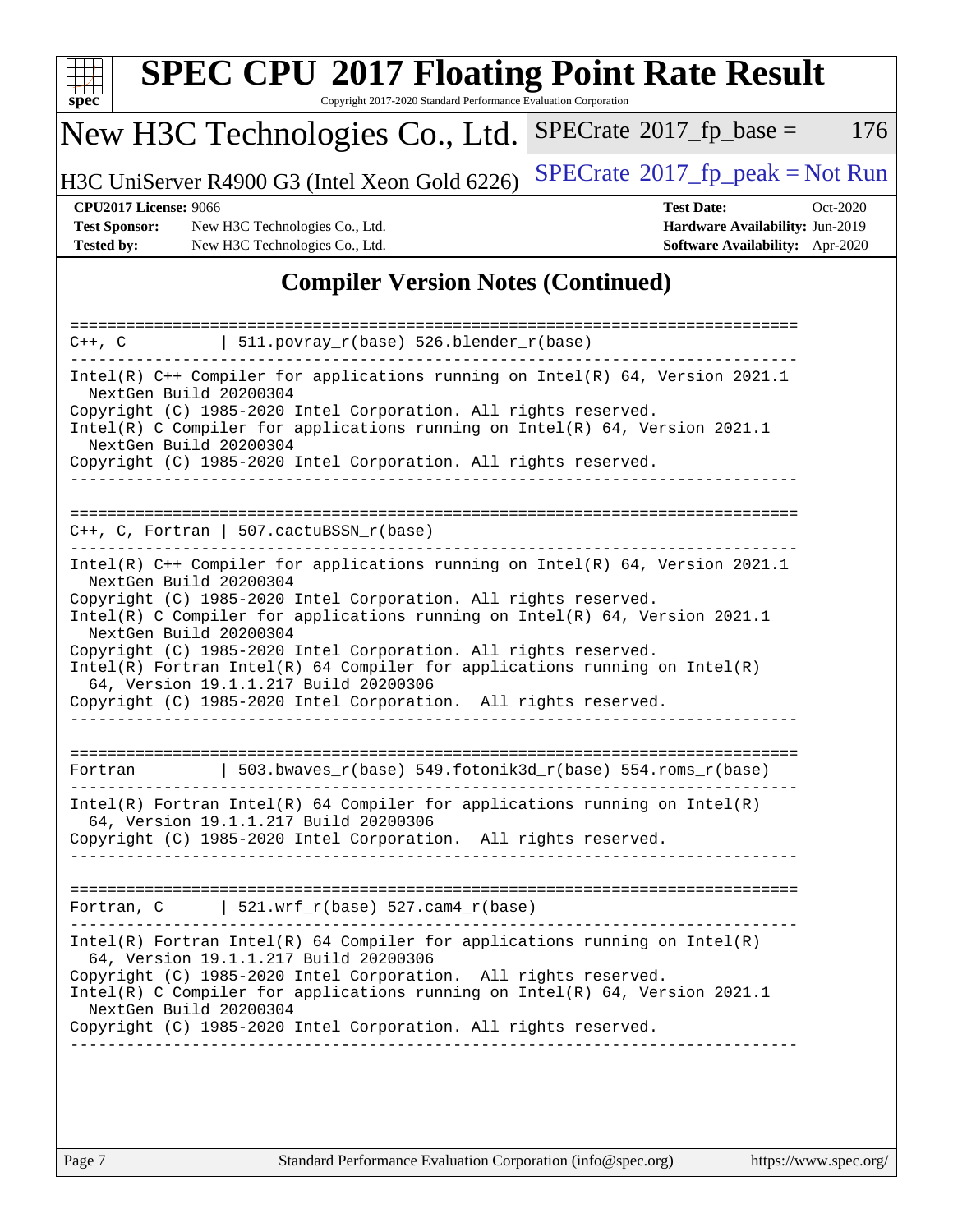| SI | I<br>U | E | J. |  |
|----|--------|---|----|--|

Copyright 2017-2020 Standard Performance Evaluation Corporation

### New H3C Technologies Co., Ltd.

H3C UniServer R4900 G3 (Intel Xeon Gold 6226)  $\left|$  [SPECrate](http://www.spec.org/auto/cpu2017/Docs/result-fields.html#SPECrate2017fppeak)®[2017\\_fp\\_peak = N](http://www.spec.org/auto/cpu2017/Docs/result-fields.html#SPECrate2017fppeak)ot Run

**[Test Sponsor:](http://www.spec.org/auto/cpu2017/Docs/result-fields.html#TestSponsor)** New H3C Technologies Co., Ltd. **[Hardware Availability:](http://www.spec.org/auto/cpu2017/Docs/result-fields.html#HardwareAvailability)** Jun-2019 **[Tested by:](http://www.spec.org/auto/cpu2017/Docs/result-fields.html#Testedby)** New H3C Technologies Co., Ltd. **[Software Availability:](http://www.spec.org/auto/cpu2017/Docs/result-fields.html#SoftwareAvailability)** Apr-2020

**[CPU2017 License:](http://www.spec.org/auto/cpu2017/Docs/result-fields.html#CPU2017License)** 9066 **[Test Date:](http://www.spec.org/auto/cpu2017/Docs/result-fields.html#TestDate)** Oct-2020

 $SPECTate$ <sup>®</sup>[2017\\_fp\\_base =](http://www.spec.org/auto/cpu2017/Docs/result-fields.html#SPECrate2017fpbase) 176

### **[Base Compiler Invocation](http://www.spec.org/auto/cpu2017/Docs/result-fields.html#BaseCompilerInvocation)**

[C benchmarks](http://www.spec.org/auto/cpu2017/Docs/result-fields.html#Cbenchmarks):

[icc](http://www.spec.org/cpu2017/results/res2020q4/cpu2017-20201027-24325.flags.html#user_CCbase_intel_icc_66fc1ee009f7361af1fbd72ca7dcefbb700085f36577c54f309893dd4ec40d12360134090235512931783d35fd58c0460139e722d5067c5574d8eaf2b3e37e92)

[C++ benchmarks:](http://www.spec.org/auto/cpu2017/Docs/result-fields.html#CXXbenchmarks) [icpc](http://www.spec.org/cpu2017/results/res2020q4/cpu2017-20201027-24325.flags.html#user_CXXbase_intel_icpc_c510b6838c7f56d33e37e94d029a35b4a7bccf4766a728ee175e80a419847e808290a9b78be685c44ab727ea267ec2f070ec5dc83b407c0218cded6866a35d07)

[Fortran benchmarks](http://www.spec.org/auto/cpu2017/Docs/result-fields.html#Fortranbenchmarks): [ifort](http://www.spec.org/cpu2017/results/res2020q4/cpu2017-20201027-24325.flags.html#user_FCbase_intel_ifort_8111460550e3ca792625aed983ce982f94888b8b503583aa7ba2b8303487b4d8a21a13e7191a45c5fd58ff318f48f9492884d4413fa793fd88dd292cad7027ca)

[Benchmarks using both Fortran and C](http://www.spec.org/auto/cpu2017/Docs/result-fields.html#BenchmarksusingbothFortranandC): [ifort](http://www.spec.org/cpu2017/results/res2020q4/cpu2017-20201027-24325.flags.html#user_CC_FCbase_intel_ifort_8111460550e3ca792625aed983ce982f94888b8b503583aa7ba2b8303487b4d8a21a13e7191a45c5fd58ff318f48f9492884d4413fa793fd88dd292cad7027ca) [icc](http://www.spec.org/cpu2017/results/res2020q4/cpu2017-20201027-24325.flags.html#user_CC_FCbase_intel_icc_66fc1ee009f7361af1fbd72ca7dcefbb700085f36577c54f309893dd4ec40d12360134090235512931783d35fd58c0460139e722d5067c5574d8eaf2b3e37e92)

[Benchmarks using both C and C++:](http://www.spec.org/auto/cpu2017/Docs/result-fields.html#BenchmarksusingbothCandCXX) [icpc](http://www.spec.org/cpu2017/results/res2020q4/cpu2017-20201027-24325.flags.html#user_CC_CXXbase_intel_icpc_c510b6838c7f56d33e37e94d029a35b4a7bccf4766a728ee175e80a419847e808290a9b78be685c44ab727ea267ec2f070ec5dc83b407c0218cded6866a35d07) [icc](http://www.spec.org/cpu2017/results/res2020q4/cpu2017-20201027-24325.flags.html#user_CC_CXXbase_intel_icc_66fc1ee009f7361af1fbd72ca7dcefbb700085f36577c54f309893dd4ec40d12360134090235512931783d35fd58c0460139e722d5067c5574d8eaf2b3e37e92)

[Benchmarks using Fortran, C, and C++:](http://www.spec.org/auto/cpu2017/Docs/result-fields.html#BenchmarksusingFortranCandCXX) [icpc](http://www.spec.org/cpu2017/results/res2020q4/cpu2017-20201027-24325.flags.html#user_CC_CXX_FCbase_intel_icpc_c510b6838c7f56d33e37e94d029a35b4a7bccf4766a728ee175e80a419847e808290a9b78be685c44ab727ea267ec2f070ec5dc83b407c0218cded6866a35d07) [icc](http://www.spec.org/cpu2017/results/res2020q4/cpu2017-20201027-24325.flags.html#user_CC_CXX_FCbase_intel_icc_66fc1ee009f7361af1fbd72ca7dcefbb700085f36577c54f309893dd4ec40d12360134090235512931783d35fd58c0460139e722d5067c5574d8eaf2b3e37e92) [ifort](http://www.spec.org/cpu2017/results/res2020q4/cpu2017-20201027-24325.flags.html#user_CC_CXX_FCbase_intel_ifort_8111460550e3ca792625aed983ce982f94888b8b503583aa7ba2b8303487b4d8a21a13e7191a45c5fd58ff318f48f9492884d4413fa793fd88dd292cad7027ca)

#### **[Base Portability Flags](http://www.spec.org/auto/cpu2017/Docs/result-fields.html#BasePortabilityFlags)**

 503.bwaves\_r: [-DSPEC\\_LP64](http://www.spec.org/cpu2017/results/res2020q4/cpu2017-20201027-24325.flags.html#suite_basePORTABILITY503_bwaves_r_DSPEC_LP64) 507.cactuBSSN\_r: [-DSPEC\\_LP64](http://www.spec.org/cpu2017/results/res2020q4/cpu2017-20201027-24325.flags.html#suite_basePORTABILITY507_cactuBSSN_r_DSPEC_LP64) 508.namd\_r: [-DSPEC\\_LP64](http://www.spec.org/cpu2017/results/res2020q4/cpu2017-20201027-24325.flags.html#suite_basePORTABILITY508_namd_r_DSPEC_LP64) 510.parest\_r: [-DSPEC\\_LP64](http://www.spec.org/cpu2017/results/res2020q4/cpu2017-20201027-24325.flags.html#suite_basePORTABILITY510_parest_r_DSPEC_LP64) 511.povray\_r: [-DSPEC\\_LP64](http://www.spec.org/cpu2017/results/res2020q4/cpu2017-20201027-24325.flags.html#suite_basePORTABILITY511_povray_r_DSPEC_LP64) 519.lbm\_r: [-DSPEC\\_LP64](http://www.spec.org/cpu2017/results/res2020q4/cpu2017-20201027-24325.flags.html#suite_basePORTABILITY519_lbm_r_DSPEC_LP64) 521.wrf\_r: [-DSPEC\\_LP64](http://www.spec.org/cpu2017/results/res2020q4/cpu2017-20201027-24325.flags.html#suite_basePORTABILITY521_wrf_r_DSPEC_LP64) [-DSPEC\\_CASE\\_FLAG](http://www.spec.org/cpu2017/results/res2020q4/cpu2017-20201027-24325.flags.html#b521.wrf_r_baseCPORTABILITY_DSPEC_CASE_FLAG) [-convert big\\_endian](http://www.spec.org/cpu2017/results/res2020q4/cpu2017-20201027-24325.flags.html#user_baseFPORTABILITY521_wrf_r_convert_big_endian_c3194028bc08c63ac5d04de18c48ce6d347e4e562e8892b8bdbdc0214820426deb8554edfa529a3fb25a586e65a3d812c835984020483e7e73212c4d31a38223) 526.blender\_r: [-DSPEC\\_LP64](http://www.spec.org/cpu2017/results/res2020q4/cpu2017-20201027-24325.flags.html#suite_basePORTABILITY526_blender_r_DSPEC_LP64) [-DSPEC\\_LINUX](http://www.spec.org/cpu2017/results/res2020q4/cpu2017-20201027-24325.flags.html#b526.blender_r_baseCPORTABILITY_DSPEC_LINUX) [-funsigned-char](http://www.spec.org/cpu2017/results/res2020q4/cpu2017-20201027-24325.flags.html#user_baseCPORTABILITY526_blender_r_force_uchar_40c60f00ab013830e2dd6774aeded3ff59883ba5a1fc5fc14077f794d777847726e2a5858cbc7672e36e1b067e7e5c1d9a74f7176df07886a243d7cc18edfe67) 527.cam4\_r: [-DSPEC\\_LP64](http://www.spec.org/cpu2017/results/res2020q4/cpu2017-20201027-24325.flags.html#suite_basePORTABILITY527_cam4_r_DSPEC_LP64) [-DSPEC\\_CASE\\_FLAG](http://www.spec.org/cpu2017/results/res2020q4/cpu2017-20201027-24325.flags.html#b527.cam4_r_baseCPORTABILITY_DSPEC_CASE_FLAG) 538.imagick\_r: [-DSPEC\\_LP64](http://www.spec.org/cpu2017/results/res2020q4/cpu2017-20201027-24325.flags.html#suite_basePORTABILITY538_imagick_r_DSPEC_LP64) 544.nab\_r: [-DSPEC\\_LP64](http://www.spec.org/cpu2017/results/res2020q4/cpu2017-20201027-24325.flags.html#suite_basePORTABILITY544_nab_r_DSPEC_LP64) 549.fotonik3d\_r: [-DSPEC\\_LP64](http://www.spec.org/cpu2017/results/res2020q4/cpu2017-20201027-24325.flags.html#suite_basePORTABILITY549_fotonik3d_r_DSPEC_LP64) 554.roms\_r: [-DSPEC\\_LP64](http://www.spec.org/cpu2017/results/res2020q4/cpu2017-20201027-24325.flags.html#suite_basePORTABILITY554_roms_r_DSPEC_LP64)

## **[Base Optimization Flags](http://www.spec.org/auto/cpu2017/Docs/result-fields.html#BaseOptimizationFlags)**

#### [C benchmarks](http://www.spec.org/auto/cpu2017/Docs/result-fields.html#Cbenchmarks):

[-m64](http://www.spec.org/cpu2017/results/res2020q4/cpu2017-20201027-24325.flags.html#user_CCbase_m64-icc) [-qnextgen](http://www.spec.org/cpu2017/results/res2020q4/cpu2017-20201027-24325.flags.html#user_CCbase_f-qnextgen) [-std=c11](http://www.spec.org/cpu2017/results/res2020q4/cpu2017-20201027-24325.flags.html#user_CCbase_std-icc-std_0e1c27790398a4642dfca32ffe6c27b5796f9c2d2676156f2e42c9c44eaad0c049b1cdb667a270c34d979996257aeb8fc440bfb01818dbc9357bd9d174cb8524) [-Wl,-plugin-opt=-x86-branches-within-32B-boundaries](http://www.spec.org/cpu2017/results/res2020q4/cpu2017-20201027-24325.flags.html#user_CCbase_f-x86-branches-within-32B-boundaries_0098b4e4317ae60947b7b728078a624952a08ac37a3c797dfb4ffeb399e0c61a9dd0f2f44ce917e9361fb9076ccb15e7824594512dd315205382d84209e912f3) [-Wl,-z,muldefs](http://www.spec.org/cpu2017/results/res2020q4/cpu2017-20201027-24325.flags.html#user_CCbase_link_force_multiple1_b4cbdb97b34bdee9ceefcfe54f4c8ea74255f0b02a4b23e853cdb0e18eb4525ac79b5a88067c842dd0ee6996c24547a27a4b99331201badda8798ef8a743f577) [-fuse-ld=gold](http://www.spec.org/cpu2017/results/res2020q4/cpu2017-20201027-24325.flags.html#user_CCbase_f-fuse-ld_920b3586e2b8c6e0748b9c84fa9b744736ba725a32cab14ad8f3d4ad28eecb2f59d1144823d2e17006539a88734fe1fc08fc3035f7676166309105a78aaabc32) [-xCORE-AVX512](http://www.spec.org/cpu2017/results/res2020q4/cpu2017-20201027-24325.flags.html#user_CCbase_f-xCORE-AVX512) [-Ofast](http://www.spec.org/cpu2017/results/res2020q4/cpu2017-20201027-24325.flags.html#user_CCbase_f-Ofast) [-ffast-math](http://www.spec.org/cpu2017/results/res2020q4/cpu2017-20201027-24325.flags.html#user_CCbase_f-ffast-math) [-flto](http://www.spec.org/cpu2017/results/res2020q4/cpu2017-20201027-24325.flags.html#user_CCbase_f-flto) [-mfpmath=sse](http://www.spec.org/cpu2017/results/res2020q4/cpu2017-20201027-24325.flags.html#user_CCbase_f-mfpmath_70eb8fac26bde974f8ab713bc9086c5621c0b8d2f6c86f38af0bd7062540daf19db5f3a066d8c6684be05d84c9b6322eb3b5be6619d967835195b93d6c02afa1) [-funroll-loops](http://www.spec.org/cpu2017/results/res2020q4/cpu2017-20201027-24325.flags.html#user_CCbase_f-funroll-loops) [-qopt-mem-layout-trans=4](http://www.spec.org/cpu2017/results/res2020q4/cpu2017-20201027-24325.flags.html#user_CCbase_f-qopt-mem-layout-trans_fa39e755916c150a61361b7846f310bcdf6f04e385ef281cadf3647acec3f0ae266d1a1d22d972a7087a248fd4e6ca390a3634700869573d231a252c784941a8) [-L/usr/local/jemalloc64-5.0.1/lib](http://www.spec.org/cpu2017/results/res2020q4/cpu2017-20201027-24325.flags.html#user_CCbase_jemalloc_link_path64_1_cc289568b1a6c0fd3b62c91b824c27fcb5af5e8098e6ad028160d21144ef1b8aef3170d2acf0bee98a8da324cfe4f67d0a3d0c4cc4673d993d694dc2a0df248b) [-ljemalloc](http://www.spec.org/cpu2017/results/res2020q4/cpu2017-20201027-24325.flags.html#user_CCbase_jemalloc_link_lib_d1249b907c500fa1c0672f44f562e3d0f79738ae9e3c4a9c376d49f265a04b9c99b167ecedbf6711b3085be911c67ff61f150a17b3472be731631ba4d0471706)

**(Continued on next page)**

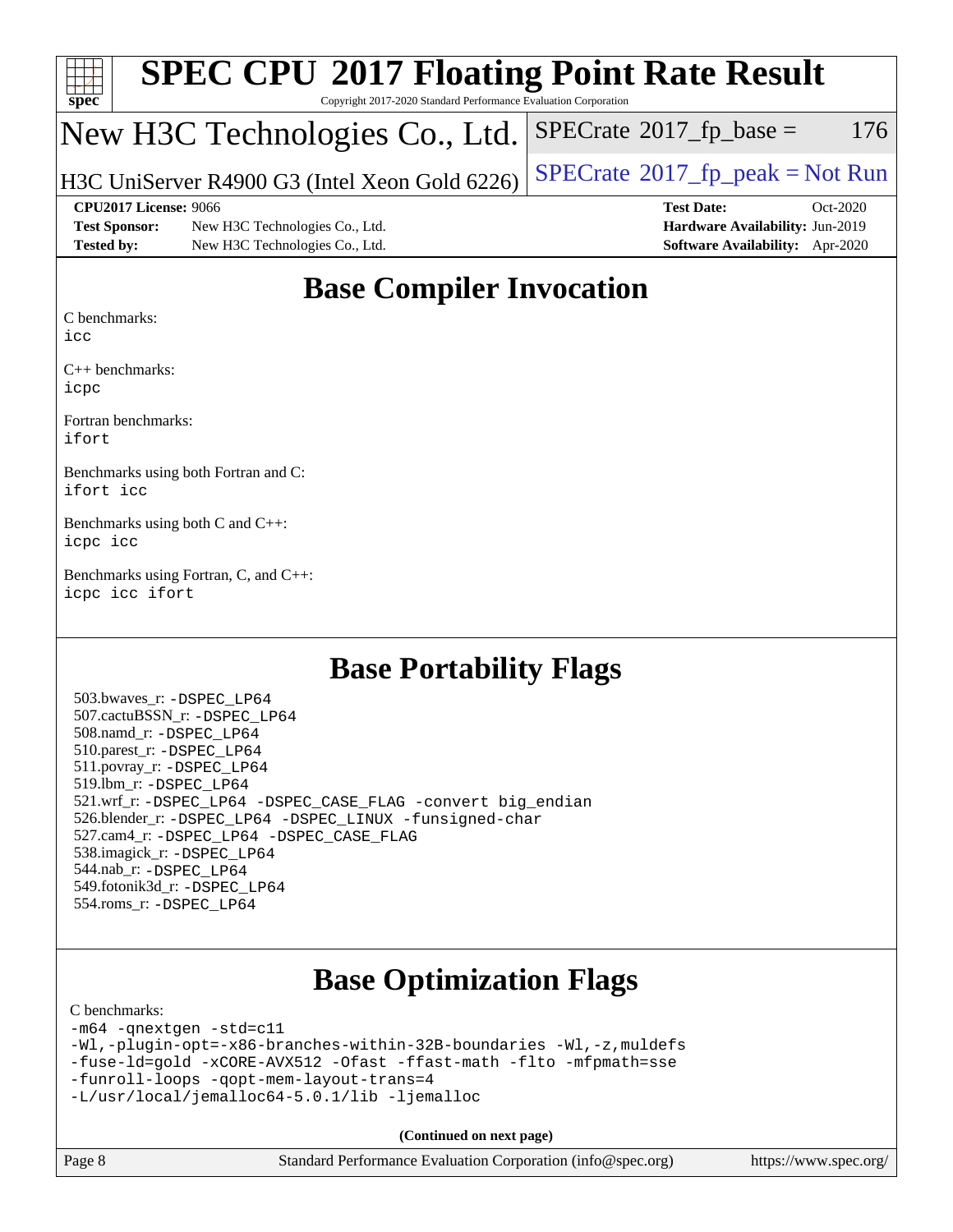

Copyright 2017-2020 Standard Performance Evaluation Corporation

### New H3C Technologies Co., Ltd.

H3C UniServer R4900 G3 (Intel Xeon Gold 6226) [SPECrate](http://www.spec.org/auto/cpu2017/Docs/result-fields.html#SPECrate2017fppeak)®[2017\\_fp\\_peak = N](http://www.spec.org/auto/cpu2017/Docs/result-fields.html#SPECrate2017fppeak)ot Run

 $SPECTate@2017<sub>fp</sub> base =  $176$$ 

**[Test Sponsor:](http://www.spec.org/auto/cpu2017/Docs/result-fields.html#TestSponsor)** New H3C Technologies Co., Ltd. **[Hardware Availability:](http://www.spec.org/auto/cpu2017/Docs/result-fields.html#HardwareAvailability)** Jun-2019 **[Tested by:](http://www.spec.org/auto/cpu2017/Docs/result-fields.html#Testedby)** New H3C Technologies Co., Ltd. **[Software Availability:](http://www.spec.org/auto/cpu2017/Docs/result-fields.html#SoftwareAvailability)** Apr-2020

**[CPU2017 License:](http://www.spec.org/auto/cpu2017/Docs/result-fields.html#CPU2017License)** 9066 **[Test Date:](http://www.spec.org/auto/cpu2017/Docs/result-fields.html#TestDate)** Oct-2020

### **[Base Optimization Flags \(Continued\)](http://www.spec.org/auto/cpu2017/Docs/result-fields.html#BaseOptimizationFlags)**

[C++ benchmarks:](http://www.spec.org/auto/cpu2017/Docs/result-fields.html#CXXbenchmarks)

[-m64](http://www.spec.org/cpu2017/results/res2020q4/cpu2017-20201027-24325.flags.html#user_CXXbase_m64-icc) [-qnextgen](http://www.spec.org/cpu2017/results/res2020q4/cpu2017-20201027-24325.flags.html#user_CXXbase_f-qnextgen) [-Wl,-plugin-opt=-x86-branches-within-32B-boundaries](http://www.spec.org/cpu2017/results/res2020q4/cpu2017-20201027-24325.flags.html#user_CXXbase_f-x86-branches-within-32B-boundaries_0098b4e4317ae60947b7b728078a624952a08ac37a3c797dfb4ffeb399e0c61a9dd0f2f44ce917e9361fb9076ccb15e7824594512dd315205382d84209e912f3) [-Wl,-z,muldefs](http://www.spec.org/cpu2017/results/res2020q4/cpu2017-20201027-24325.flags.html#user_CXXbase_link_force_multiple1_b4cbdb97b34bdee9ceefcfe54f4c8ea74255f0b02a4b23e853cdb0e18eb4525ac79b5a88067c842dd0ee6996c24547a27a4b99331201badda8798ef8a743f577) [-fuse-ld=gold](http://www.spec.org/cpu2017/results/res2020q4/cpu2017-20201027-24325.flags.html#user_CXXbase_f-fuse-ld_920b3586e2b8c6e0748b9c84fa9b744736ba725a32cab14ad8f3d4ad28eecb2f59d1144823d2e17006539a88734fe1fc08fc3035f7676166309105a78aaabc32) [-xCORE-AVX512](http://www.spec.org/cpu2017/results/res2020q4/cpu2017-20201027-24325.flags.html#user_CXXbase_f-xCORE-AVX512) [-Ofast](http://www.spec.org/cpu2017/results/res2020q4/cpu2017-20201027-24325.flags.html#user_CXXbase_f-Ofast) [-ffast-math](http://www.spec.org/cpu2017/results/res2020q4/cpu2017-20201027-24325.flags.html#user_CXXbase_f-ffast-math) [-flto](http://www.spec.org/cpu2017/results/res2020q4/cpu2017-20201027-24325.flags.html#user_CXXbase_f-flto) [-mfpmath=sse](http://www.spec.org/cpu2017/results/res2020q4/cpu2017-20201027-24325.flags.html#user_CXXbase_f-mfpmath_70eb8fac26bde974f8ab713bc9086c5621c0b8d2f6c86f38af0bd7062540daf19db5f3a066d8c6684be05d84c9b6322eb3b5be6619d967835195b93d6c02afa1) [-funroll-loops](http://www.spec.org/cpu2017/results/res2020q4/cpu2017-20201027-24325.flags.html#user_CXXbase_f-funroll-loops) [-qopt-mem-layout-trans=4](http://www.spec.org/cpu2017/results/res2020q4/cpu2017-20201027-24325.flags.html#user_CXXbase_f-qopt-mem-layout-trans_fa39e755916c150a61361b7846f310bcdf6f04e385ef281cadf3647acec3f0ae266d1a1d22d972a7087a248fd4e6ca390a3634700869573d231a252c784941a8) [-L/usr/local/jemalloc64-5.0.1/lib](http://www.spec.org/cpu2017/results/res2020q4/cpu2017-20201027-24325.flags.html#user_CXXbase_jemalloc_link_path64_1_cc289568b1a6c0fd3b62c91b824c27fcb5af5e8098e6ad028160d21144ef1b8aef3170d2acf0bee98a8da324cfe4f67d0a3d0c4cc4673d993d694dc2a0df248b) [-ljemalloc](http://www.spec.org/cpu2017/results/res2020q4/cpu2017-20201027-24325.flags.html#user_CXXbase_jemalloc_link_lib_d1249b907c500fa1c0672f44f562e3d0f79738ae9e3c4a9c376d49f265a04b9c99b167ecedbf6711b3085be911c67ff61f150a17b3472be731631ba4d0471706)

[Fortran benchmarks](http://www.spec.org/auto/cpu2017/Docs/result-fields.html#Fortranbenchmarks):

```
-m64 -Wl,-plugin-opt=-x86-branches-within-32B-boundaries -Wl,-z,muldefs
-fuse-ld=gold -xCORE-AVX512 -O3 -ipo -no-prec-div -qopt-prefetch
-ffinite-math-only -qopt-multiple-gather-scatter-by-shuffles
-qopt-mem-layout-trans=4 -nostandard-realloc-lhs -align array32byte
-auto -mbranches-within-32B-boundaries
-L/usr/local/jemalloc64-5.0.1/lib -ljemalloc
```
#### [Benchmarks using both Fortran and C](http://www.spec.org/auto/cpu2017/Docs/result-fields.html#BenchmarksusingbothFortranandC):

```
-m64 -qnextgen -std=c11
-Wl,-plugin-opt=-x86-branches-within-32B-boundaries -Wl,-z,muldefs
-fuse-ld=gold -xCORE-AVX512 -Ofast -ffast-math -flto -mfpmath=sse
-funroll-loops -qopt-mem-layout-trans=4 -O3 -ipo -no-prec-div
-qopt-prefetch -ffinite-math-only
-qopt-multiple-gather-scatter-by-shuffles -nostandard-realloc-lhs
-align array32byte -auto -mbranches-within-32B-boundaries
-L/usr/local/jemalloc64-5.0.1/lib -ljemalloc
```

```
Benchmarks using both C and C++:
```

```
-m64 -qnextgen -std=c11
-Wl,-plugin-opt=-x86-branches-within-32B-boundaries -Wl,-z,muldefs
```

```
-fuse-ld=gold -xCORE-AVX512 -Ofast -ffast-math -flto -mfpmath=sse
-funroll-loops -qopt-mem-layout-trans=4
-L/usr/local/jemalloc64-5.0.1/lib -ljemalloc
```
[Benchmarks using Fortran, C, and C++:](http://www.spec.org/auto/cpu2017/Docs/result-fields.html#BenchmarksusingFortranCandCXX)

```
-m64 -qnextgen -std=c11
-Wl,-plugin-opt=-x86-branches-within-32B-boundaries -Wl,-z,muldefs
-fuse-ld=gold -xCORE-AVX512 -Ofast -ffast-math -flto -mfpmath=sse
-funroll-loops -qopt-mem-layout-trans=4 -O3 -ipo -no-prec-div
-qopt-prefetch -ffinite-math-only
-qopt-multiple-gather-scatter-by-shuffles -nostandard-realloc-lhs
-align array32byte -auto -mbranches-within-32B-boundaries
-L/usr/local/jemalloc64-5.0.1/lib -ljemalloc
```